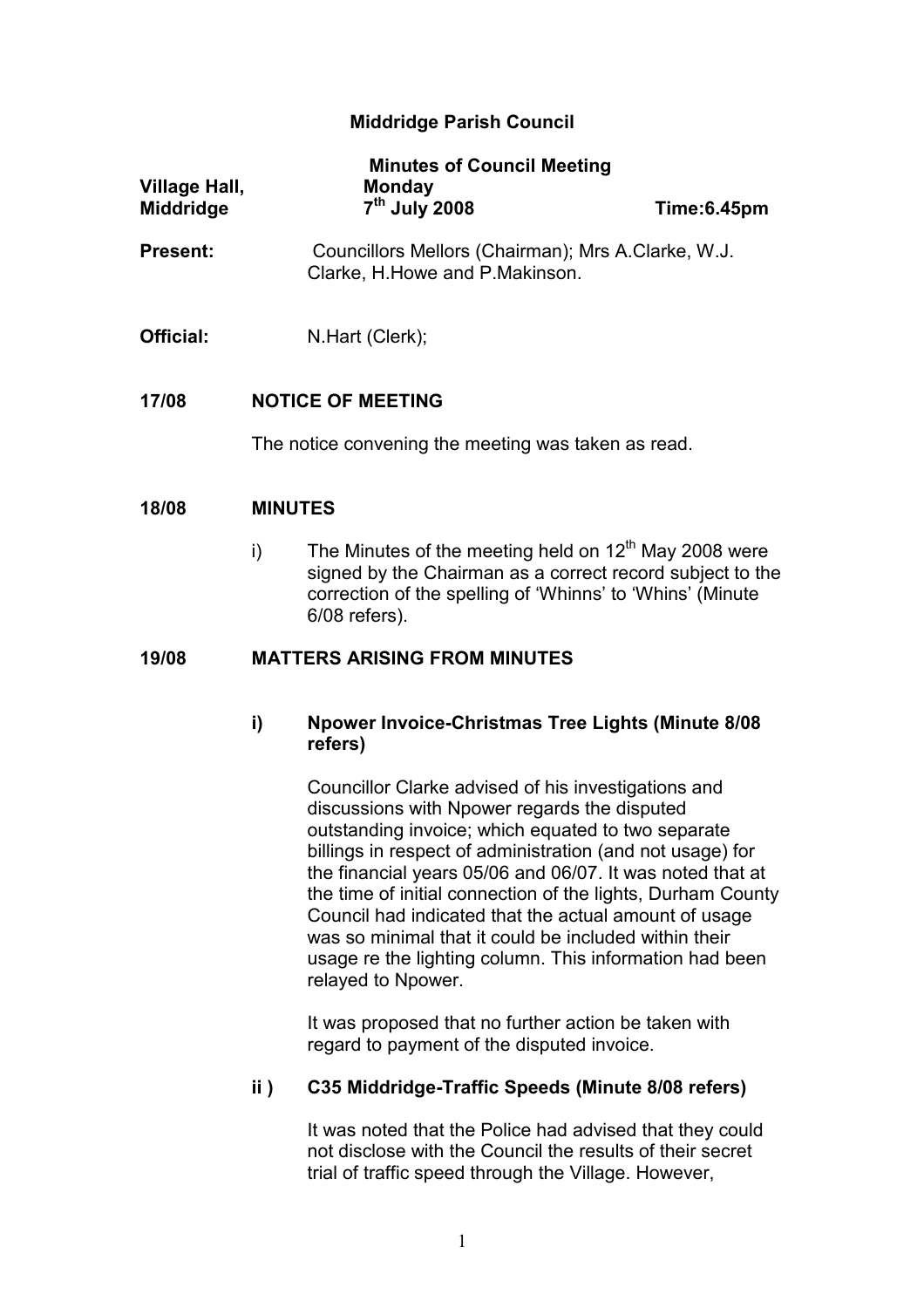members noted a recent near accident involving a car that later sped off, and a resident of the Village. Details had been forwarded to the Police and would be retained as part of their accident intelligence data.

## 20/08 ACCOUNTS FOR PAYMENT

Members considered a schedule of Accounts for Payment.

RESOLVED that the following accounts be approved for payment:-

| <b>JWS Power Wash</b> | <b>Bus Shelter-Cleaning</b>   | £30.00  |
|-----------------------|-------------------------------|---------|
| N.Hart                | Salary                        | £175.00 |
| N.Hart                | Postage                       | £1.80   |
| Mr C.Gray             | <b>Audit of Accounts</b>      | £65.00  |
| <b>CE Walker</b>      | Grasscutting-May/June £517.00 |         |
| Nat. Assoc of Cllrs   | Subscription                  | £76.38  |

# 21/08 ACCOUNTS FOR THE YEAR ENDED 31<sup>ST</sup> MARCH 2008

Consideration was given to the final accounts for the period ended 31<sup>st</sup> March 2008 following consideration by the internal auditor, and prior to submission for external audit.

Reference was made to the amount of fixed assets held by the Council given that new play equipment was now in place since the last audit. It was also suggested that enquiries be made to establish an accurate value for the Council's civic chains.

# RESOLVED that:-

- 1. The accounts for the year ended  $31<sup>st</sup>$  March 2008 be approved subject to the inclusion of an appropriate value in respect of fixed assets for the new play equipment owned by the Council; and the accounts be referred to the external auditor for inspection.
- 2. The Clerk make enquiries regards obtaining an accurate value for the Council's civic chains.
- 3. The Council's thanks be extended to Mr C.Gray for the internal audit carried out.

#### 22/08 GROUNDS MAINTENANCE & GENERAL REPAIRS

i) Seat adjacent Bus Shelter, Northside

 Members advised that following an inspection of the seat adjacent to the Bus Shelter at Northside, they considered that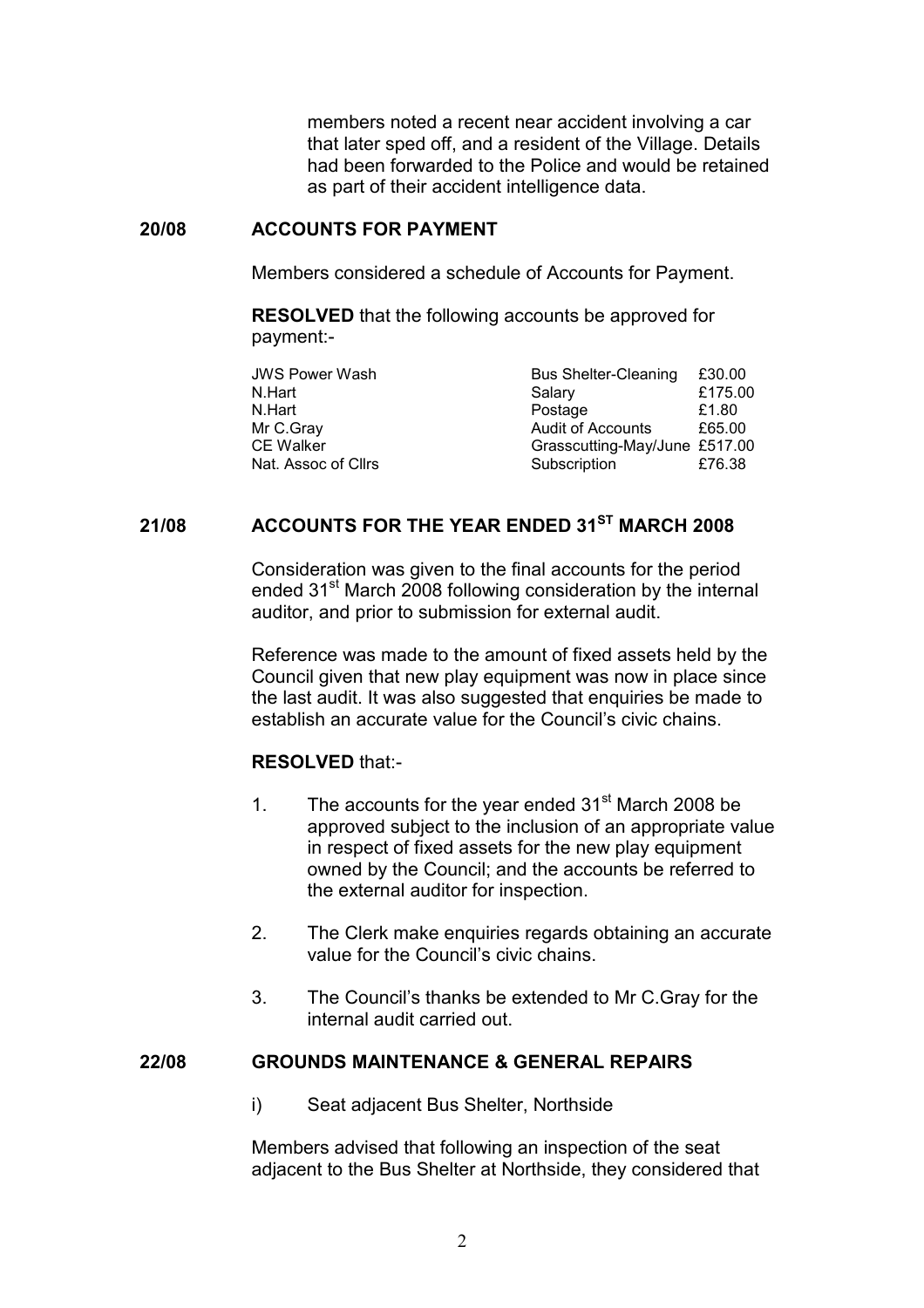the seat could be made good through replacement of the wood. It was proposed that Councillors Clarke and Howe arrange the necessary repairs, which were likely to cost in the region of £150.

RESOLVED that Councillors Clarke and Howe be authorised to oversee the above repairs.

#### 23/08 CHILDREN'S PLAY AREA

Consideration was given to the Clerk's monthly inspection report regarding the condition of the play area and equipment.

It was noted the larger swing seats were beginning to show signs of fraying; and it was therefore suggested that the Clerk obtain an estimate cost for their replacement from Playdale Ltd.

Members were also advised of a residents concerns regarding anti social behaviour around the facility; and the subsequent action being taken by Sedgefield Borough Council's (SBC) Neighbourhood Enforcement Team.

It was also noted that following damage inflicted by a SBC Refuse Collection vehicle, the Borough Council had also subsequently cut down and removed a tree on the perimeter of the play area. Members expressed concern that the tree had not been replaced; and requested that the matter be referred to SBC for consideration.

#### RESOLVED that:-

- 1. The report be noted.
- 2. The Clerk obtain an estimate cost for the replacement of the two larger swing seats from Playdale Ltd.
- 3. Members concerns regarding the removal of the damaged tree adjacent the play area be noted; and the matter be referred to SBC for their comments/consideration.

#### 24/08 GENERAL CORRESPONDENCE

The following correspondence was noted:-

(i) Tees,Esk & Wear Valley NHS Trust-Developing Mental Health Services for Older People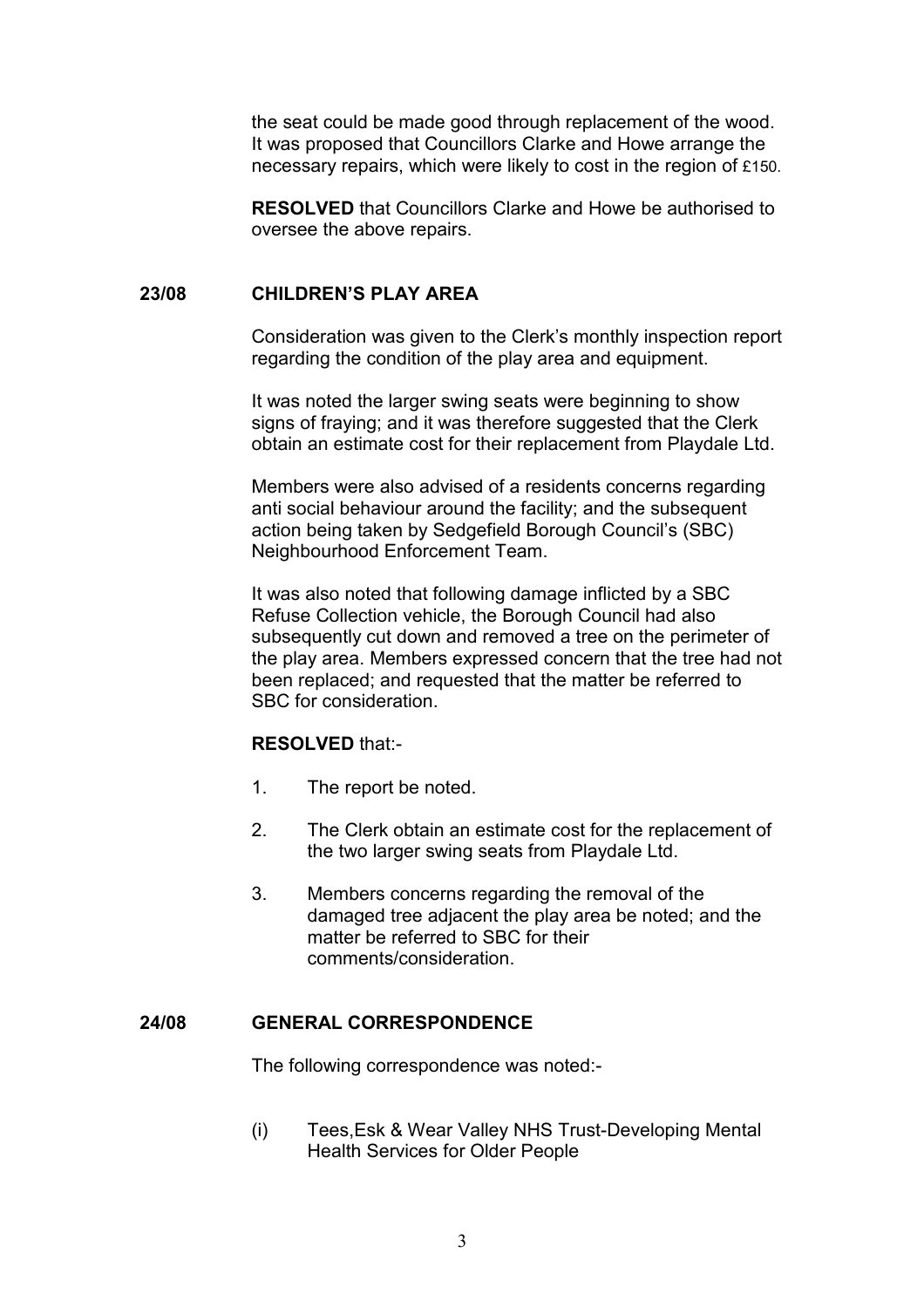RESOLVED that the document be noted and Councillor Mrs Clarke be authorised to review the content and submit any comments as necessary.

# 25/08 PLANNING APPLICATIONS

(i) Proposed Housing Development at Eldon Whins

Consideration was given to notification received from Sedgefield Borough Council of their decision to refuse the proposed development of 400 dwellings at Eldon Whins. The reasons for refusal; which included objection to the development of housing on Greenfield land contrary to PPS1 and PPS3-Housing & Policy RSS, were submitted in full.

 Members expressed satisfaction with the decision taken, but requested confirmation from SBC of the status of the land in respect of approved planning policy.

# RESOLVED that:-

- 1. The decision in respect of the above proposed development be noted.
- 2. The Clerk be requested to clarify with Sedgefield Borough Council the current planning status of the land as regards approved planning policy.
- (ii) Proposed Development of Detached Dwelling adjacent 38 Southside

 Consideration was given to a planning application received for the development of a detached dwelling adjacent to 38 Southside.

 Members expressed concern that the proposed access to the development (which was shared with the adjacent property) was not sufficient to cater for the extra vehicles expected. Members disputed the actual width of the access as contained within the planning application and had concerns regards the safety of vehicles accessing/egressing onto the C35 road. Members also felt that the development would not be in keeping with the visual appearance of the surrounding conservation area and was of inappropriate height in comparison with the immediate area.

RESOLVED that Sedgefield Borough Council be notified that this Council objects to the proposed development on the grounds outlined above.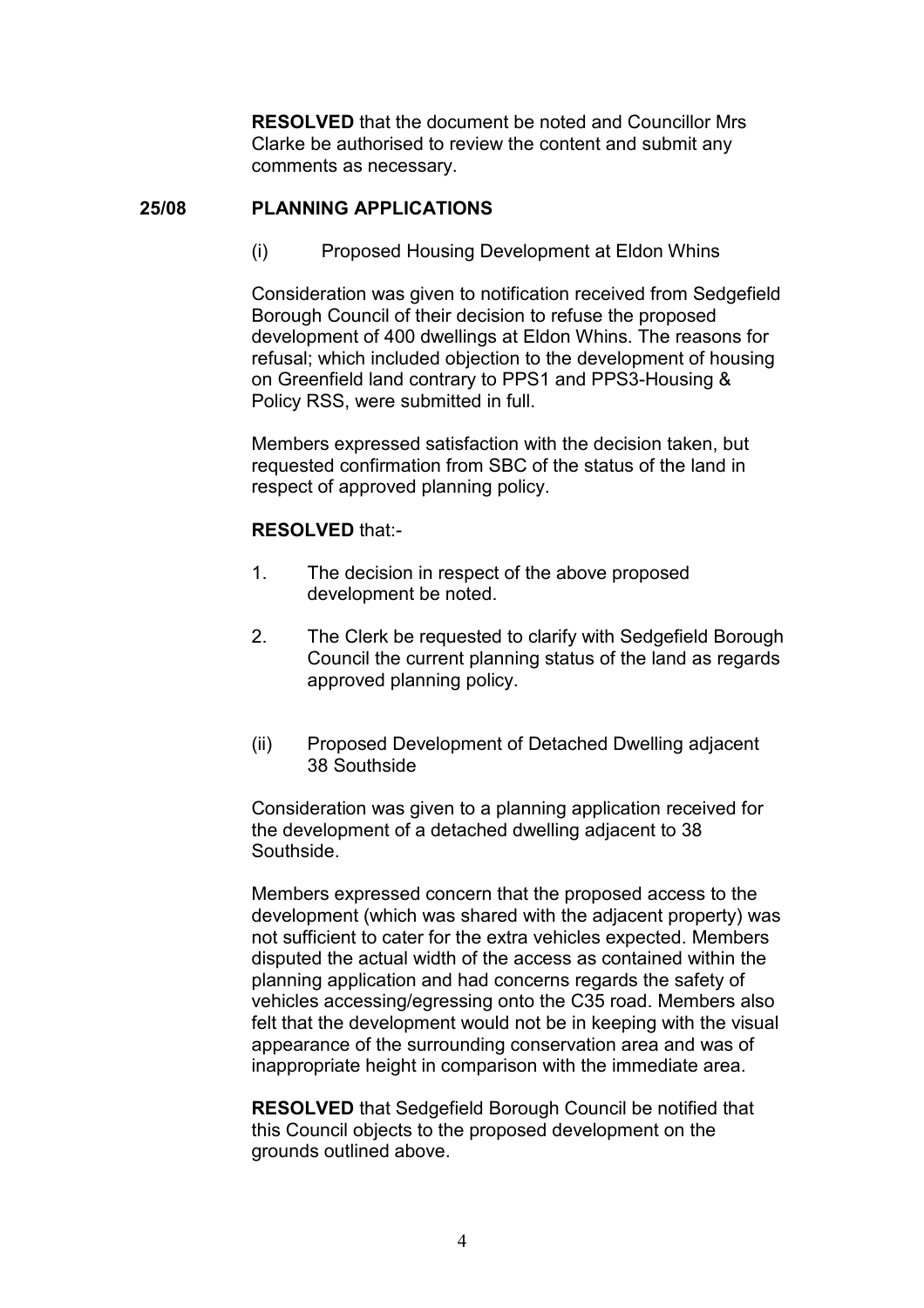#### (iii) Proposed Development of Caravan Club, Middridge **Meadows**

 Councillor Mellors advised of matters following the erection of a notice advising that a 5 place Caravan Club was to be developed in the field at Middridge Meadows. Discussions had subsequently taken place with Sedgefield Borough Council who had advised that no formal planning approval was required for such a development provided it was approved by the Caravan Club and that adjacent neighbours had been given the opportunity to comment. It was also believed that certain facilities had to be provided, including the provision of clean water and facilities for the disposal of chemical toilets. Members queried the full extent to which facilities were required; and wished to ensure that the disposal of rubbish was also a condition and that all other factors were maintained should the site be developed. It was proposed that members advise neighbouring residents of their rights to comment on the proposal; and that the Clerk seek to obtain from the Caravan Club a full list of conditions/criteria that must be met prior to the site being approved by them as a Caravan site.

RESOLVED that members advise neighbouring residents of their rights to comment on the proposal; and that the Clerk seek to obtain from the Caravan Club a full list of conditions/criteria that must be met prior to the site being approved by them as a Caravan site.

## 26/08 REQUESTS FOR FINANCIAL ASSISTANCE

Consideration was given to a request received for financial assistance from Mencap.

RESOLVED that the application be noted.

(The Parish Clerk then left the meeting during consideration of the following item of business)

# 27/08 CLERK'S SALARY-2008/2009

Consideration was given to the salary of the Parish Clerk for the 2008/2009 financial year.

RESOLVED that the Parish Clerk's salary be increased by £50 for the 2008/2009 financial year to £1,100.

# 28/08 ADDITIONAL ITEMS

(i) Parish Elections in 2009?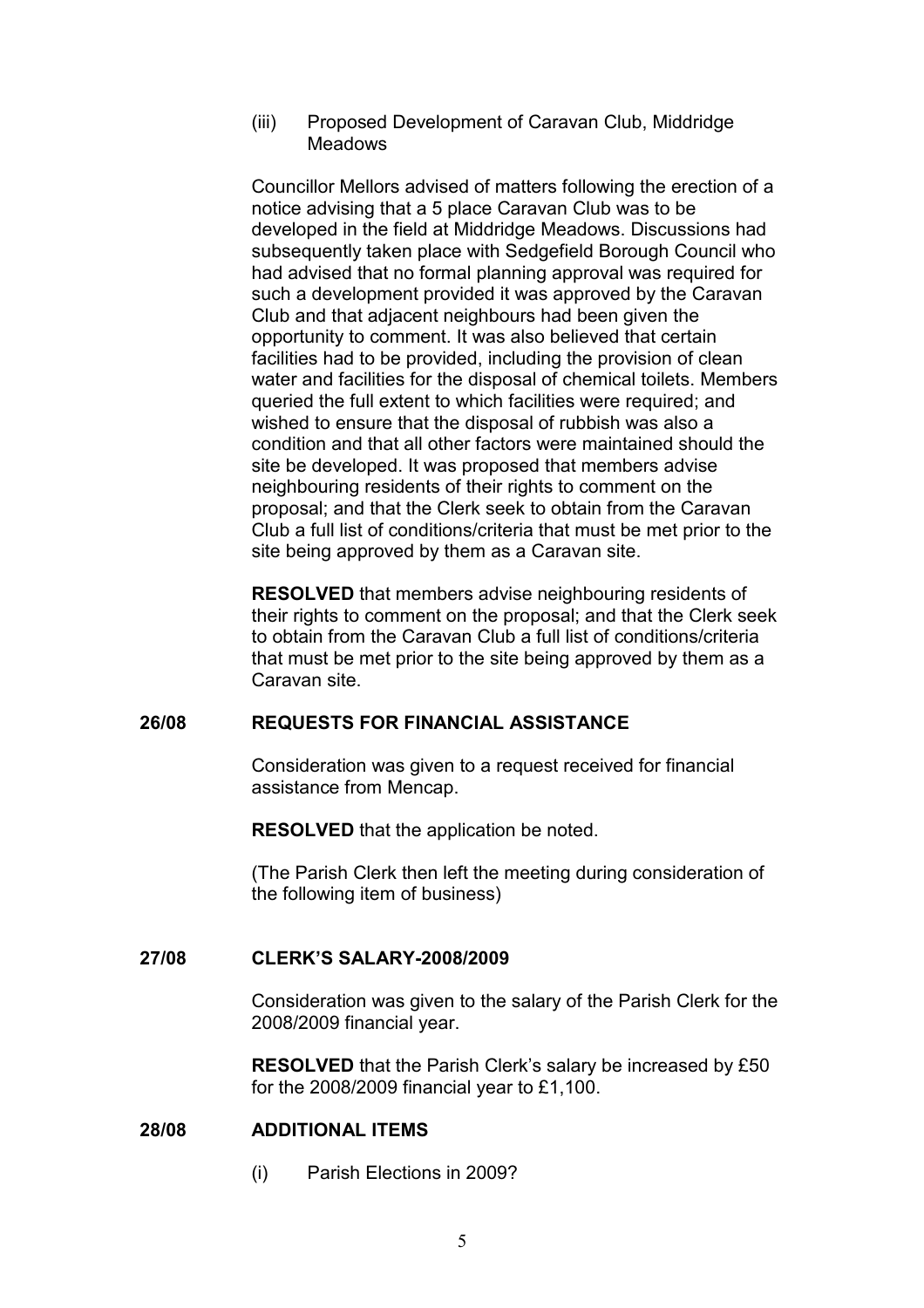Members were invited to comment as part of consultation undertaken by the Department for Communities & Local Government on the effects of the Structural Change Order for Durham County which sought to put future parish elections on the same cycle as the elections to the new unitary authority; and would therefore seek to defer the next parish elections from 2011 to 2013, resulting in a six year term since the elections held in 2007.

The consultation sought views/support for the proposal to hold parish elections in 2009 to avoid the scenario outlined above.

RESOLVED that Members support for the proposal to hold the next parish elections in 2013, be noted.

(ii) Middridge Parish/Police Partnership

Proposals for local police representatives to host regular surgeries prior to each meeting of the Parish Council were noted as a positive means of contributing to community safety. It was suggested that the Chairman co-ordinate arrangements for such surgeries to be held from 6.00pm in the Village Hall immediately prior to each Parish Council meeting.

(iii) Manure Heaps, C34 Road to Old Eldon from Four Lane **Ends** 

Councillor Mrs Clarke advised of her discussions with both Sedgefield Borough Council and the Environment Agency (EA) following the notification of public concern to the smell emanating from manure heaps at the above location.

EA officials had since inspected the site and had found their to be no odour nuisance as governed by Waste Management Licensing regulations. They did however speak to the operator responsible for the manure heaps who inspected the sites twice per week; and advised him to cover the heaps with straw or some other cover.

Members expressed concern that the sites, which were likely to be permanent, were in the wrong position and were too close to the adjacent footpath. Concern was expressed that effluent running from the sites may then make the footpath unsafe. It was proposed that members undertake an inspection of the site and report back to the next meeting.

(iv) Parish Paths Scheme-Extension to Public Footpath No.2